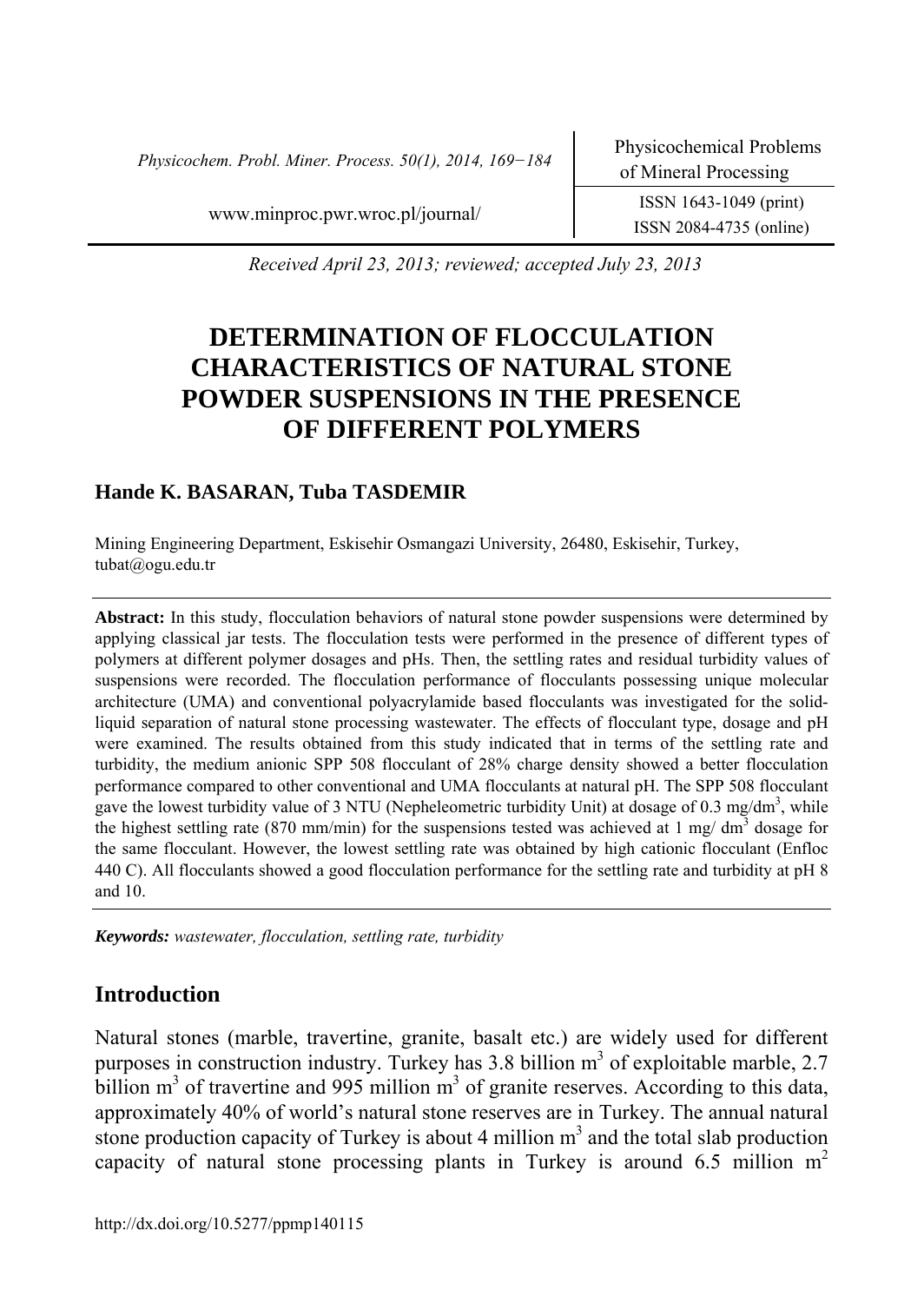(www.enerji.gov.tr). Recently, there is a significant increase in production level for both domestic consumption and export markets in Turkey. However, marble factories use large amounts of water during the cutting, washing and polishing processes.Water is used as a cooler during cutting of marble blocks. The cutting of a block, for instance, produces approximately 25–40% of the weight of the block as fine particles (Onenc,2001). The particles in the wastewater are generally treated by simple solid– liquid separation. The inefficiency of the employed techniques results in the presence of fine particles in recycled water, which cause polishing problems during processing. In addition, the suspended particles in recycled water may also result in pipe clogging(Acar, 2001; Celik and Sabah, 2008).

The purpose of the flocculation process is to form aggregates or flocs from finely dispersed particles in the presence of natural or synthetic polymeric substances (flocculants). There are many types of polymeric flocculants used in various solidliquid separation processes. The polymers are characterized by their ionic nature: cationic, anionic and non-ionic. The ionic polymers usually can be called polyelectrolytes. The most important properties of polymeric flocculants are the molecular weight and charge density. The molecular weight values range from a few thousand up to tens of millions. The charge density can be expressed in terms of mole percent of charged groups. The polyelectrolyte charge density values are regarded as low, medium or high if the mol% of ionic groups are approximately:10%, 25-40%, and 50–100%, respectively (Gregory, 2005; Gregory and Barany, 2011). The cationic flocculants are usually of lower molecular weight and are only used in the solid-liquid separation, where the fast sedimentation rates associated with the use of high molecular weight products ensured their dominance. The anionic and nonionic flocculants are currently used in mineral and natural stone tailing systems (Ipekoglu, 1997; Hendersan and Wheatley, 2007).

The flocculants bring together coagulated particles into larger aggregates and settle them. The polymer bridging and charge neutralization are the commonly encountered mechanisms in flocculation. Bridging flocculation occurs as a result of adsorption of individual polymer chains onto several particles simultaneously, forming molecular bridges between the adjoining particles in a floc. The charge neutralization becomes a major mechanism for polyelectrolytes, where significant particle surface sites with charge opposite to that of the ionic polymer functional groups are present. The flocculants are known to adsorb on particle surface through hydrogen bonding, ion binding, electrostatic interactions, chemical bonding, hydrophobic interactions and van der Waals forces (Somasundaran and Das, 1998; Hogg, 2000; Mpofu et al., 2003; Bratby, 2006; Gregory and Barany, 2011).

Flocculation of fine particle suspensions depends on a number of factors, which include type, molecular weight and charge density (ionization degree) of the flocculant, mineralogical composition and particle size of solid particles, pH and chemical composition of solutions (Ipekoglu, 1997; Somasundaran and Das, 1998; Hocking et al., 1999; Besra et al., 2000; Sworska, et al., 2000 a; Yarar, 2001; Sabah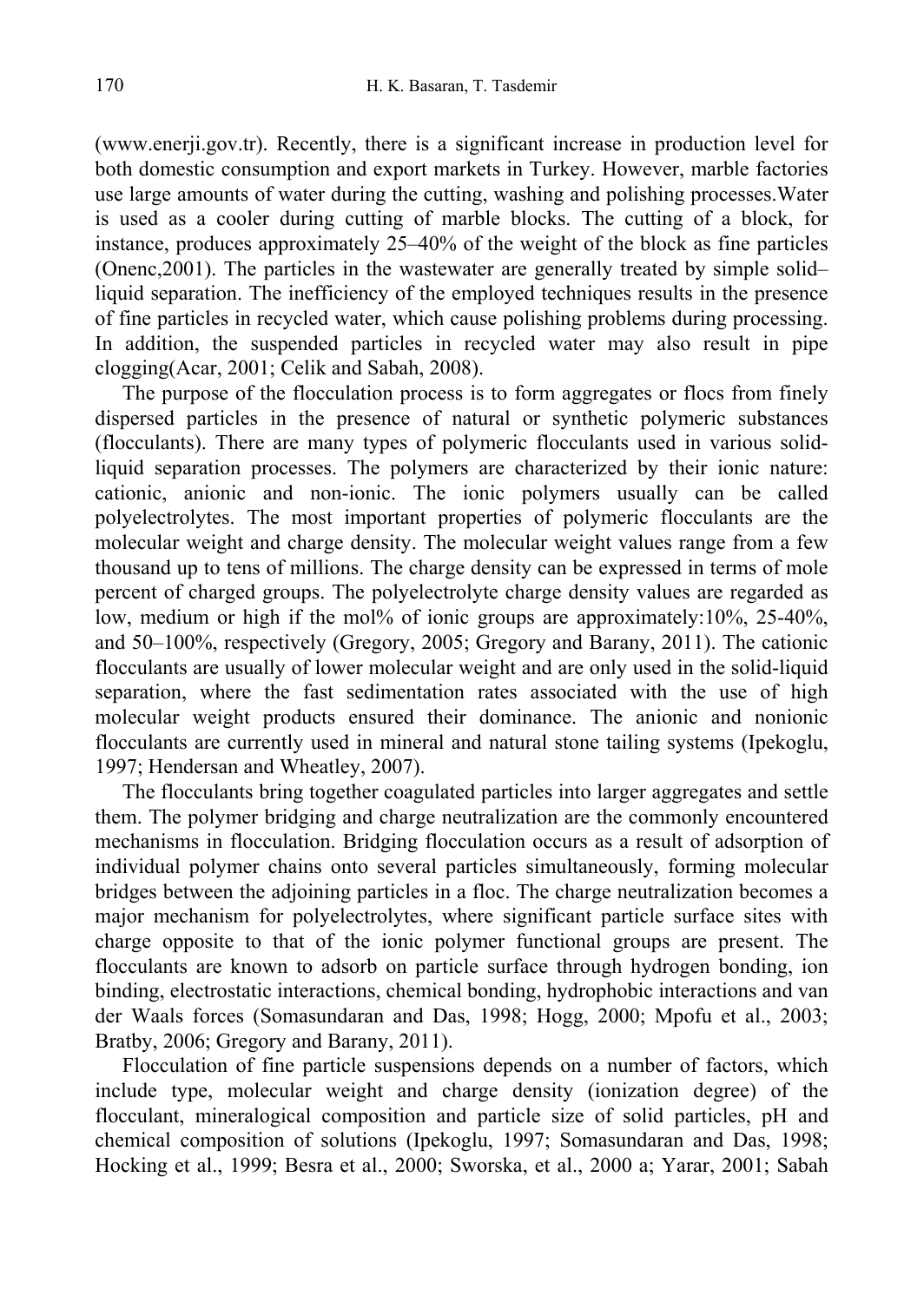and Cengiz, 2004; Ersoy, 2005; Gregory, 2005; Tripathy and Ranjan, 2006; Sabah and Erkan, 2006; Hendersan and Wheatley, 2007; Cengiz et al., 2009; Gregory and Barany, 2011; Tasdemir et al., 2011; Tasdemir and Kurama, 2012; Sabah and Aciksoz, 2012). The process also depends strongly on hydrodynamic conditions. The properties of floc aggregates are largely determined bymixing conditions (Gregory and Guibai, 1991; Rossini et al., 1999; Sworska, et al., 2000b; Tasdemir and Tasdemir, 2012). To achieve efficient a solid-liquid separation, different types of flocculants are used according to waste material type, since the flocculation processes are very sensitive to properties such as the surface charge of particles, solid-liquid or solidpolymer interaction, presence of different ion types in solution, structure of polymer and amount of adsorption of polymer on the particle surface. Each of them determines the flocculation rate and efficiency. Therefore, determination of the flocculation behavior of the suspensions is very important.

The standard polymer molecules of high molecular weight are considered as linear structures with two dimensions. Present day developments for polyacrylamide-based flocculants are likely to be based on the "molecular architecture" concept. This will enable a flocculant technology to produce the performance required to meet increasing and changing demands for solid–liquid separation. In recent years, a new generation of flocculants namely the unique molecular architecture (UMA) was introduced in addition to conventional flocculants to enhance the flocculation process (Pearse et al., 2001). It is claimed, that this technology covers highly branched and interactive polymer chains. They produce flocs of different characteristics than those formed by conventional flocculants. Denser and stronger flocs containing less water (Pearse, 2003) are produced with the UMA floculants.

In the literature, many studies were conducted to determine the flocculation behavior of natural stone suspensions(Bayraktar et al. 1996; Seyrankaya et al., 2000; Nishkov and Marinov, 2003; Arslan et al., 2005; Ersoy, 2005; Tasdemir and Kurama, 2012; Sabah and Acıksoz,2012). However, from most of them only the marble effluents were used. These studies reported that high molecular weight of anionic polymers (e.g. polyacrylamides) were commonly used in dewatering of negatively charged natural stone effluent and gave the best results on the settling rate and water clarity.

A number of studies with new unique molecular architecture type flocculants were reported in mineral processing for dewatering. These studies are related to comparison of the flocculation performances of the new generation UMA and conventional flocculants investigated in dewatering of tailings containing clay minerals (Pearse et al., 2001; Weir and Moody, 2003), coal preparation (Cengiz et al., 2004) and ceramic plant tailings (Cengiz et al., 2009). The UMA flocculants showed higher flocculation performance than the conventional flocculants in those studies.On the other hand, a limited number of researches were carried out for the flocculation performance of waste water containing natural stone fine powders by using the UMA types. Only Sabah and Aciksoz (2012) investigated the flocculation performance of a new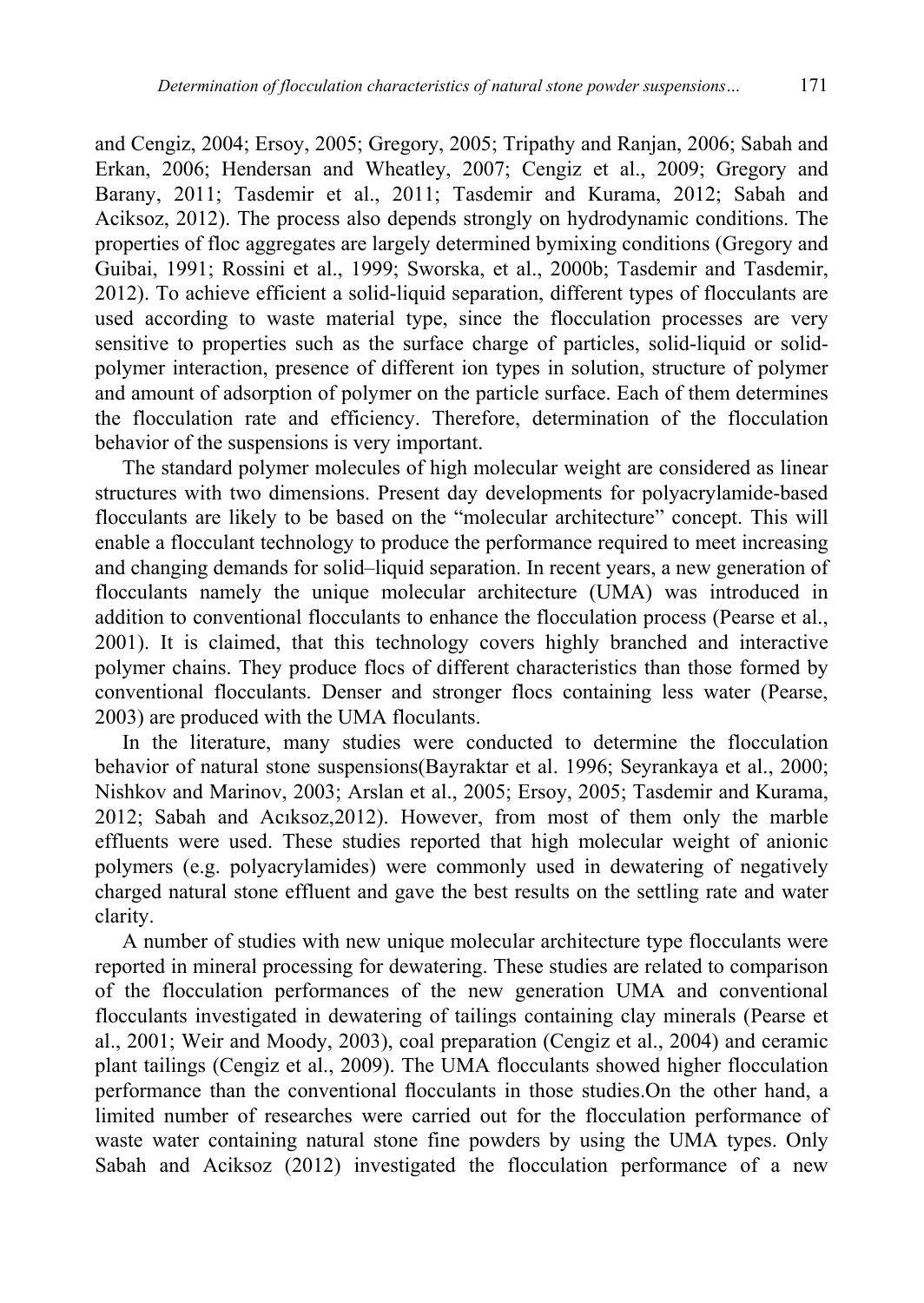generation of flocculants (Magnafloc 5250 and 6260) and compared them with results with conventional (acrylamide SB 1836) for the solid-liquid separation of travertine processing wastewater. They reported that the anionic UMA flocculants showed better performance than conventional anionic flocculant (SB 1836)which is used in the travertine processing plant.

In recent years, the export potential of the natural stone industry in Turkey developed rapidly in parallel with new investments. Increased water pollution during cutting and polishing of the stones forced material suppliers to invest in new modifications on existing techniques to improve the treatment process and high performance flocculants. For this reason in this study, the sedimentation behavior of natural stone powder suspensions containing a mixture of fines such as marble, granite and travertine was investigated by using a new UMA Magnafloc polymers and conventional flocculants based on polyacrylamide. The effects of the key parameters, involving suspension pH, flocculant type and dosage, and charge density were studied on residual turbidity and settling rate for suspensions.

### **Materials and Method**

The natural stone powder used for the flocculation tests was obtained from a local natural stone processing plant in Eskisehir region (Turkey). The plant processes different types of marbles, granite and travertine etc. blocks, therefore, the cutting fines contain mixed powders with different minerals. The sample was taken in its original waste mud state from the plant waste area and then dried. Thus mud contained coarse and fine cutting waste powders. According to the initial sieve analysis of sample, the particles are almost below 300 micrometers and 74.2% was below 20 micrometers. Since the settling rate of  $-20 \mu m$  powder is the most problematic and this size is considered as slime size, the dried particles were sieved by 20 µm sieve. Therefore, sieved -20 µm powders were used in the experiments to select the most suitable flocculant type for this mixed material. The flocculation tests were conducted with suspensions of natural stone powders. The natural stone powder suspensions used in the experiments were artificially prepared as  $1\%$  (wt./vol.) in 500 cm<sup>3</sup> tap water.

The chemical composition of the natural stone powder was analyzed by a X-ray fluorescence (XRF) using a Rigaku ZSX Primus device. A mineralogical analysis of particles was characterized by X-ray diffraction (XRD) using a Rigaku Rint-2000 model diffractometer. The XRDand XRF results are given in Fig.1 and Table 1, respectively. According to the XRD data, the sample is predominately composed of calcite and quartz and also peaks of albite, muscovite and microcline occur. The XRF results showed that CaO and  $SiO<sub>2</sub>$  contents of the sample were 42.32% and 16.81%, respectively.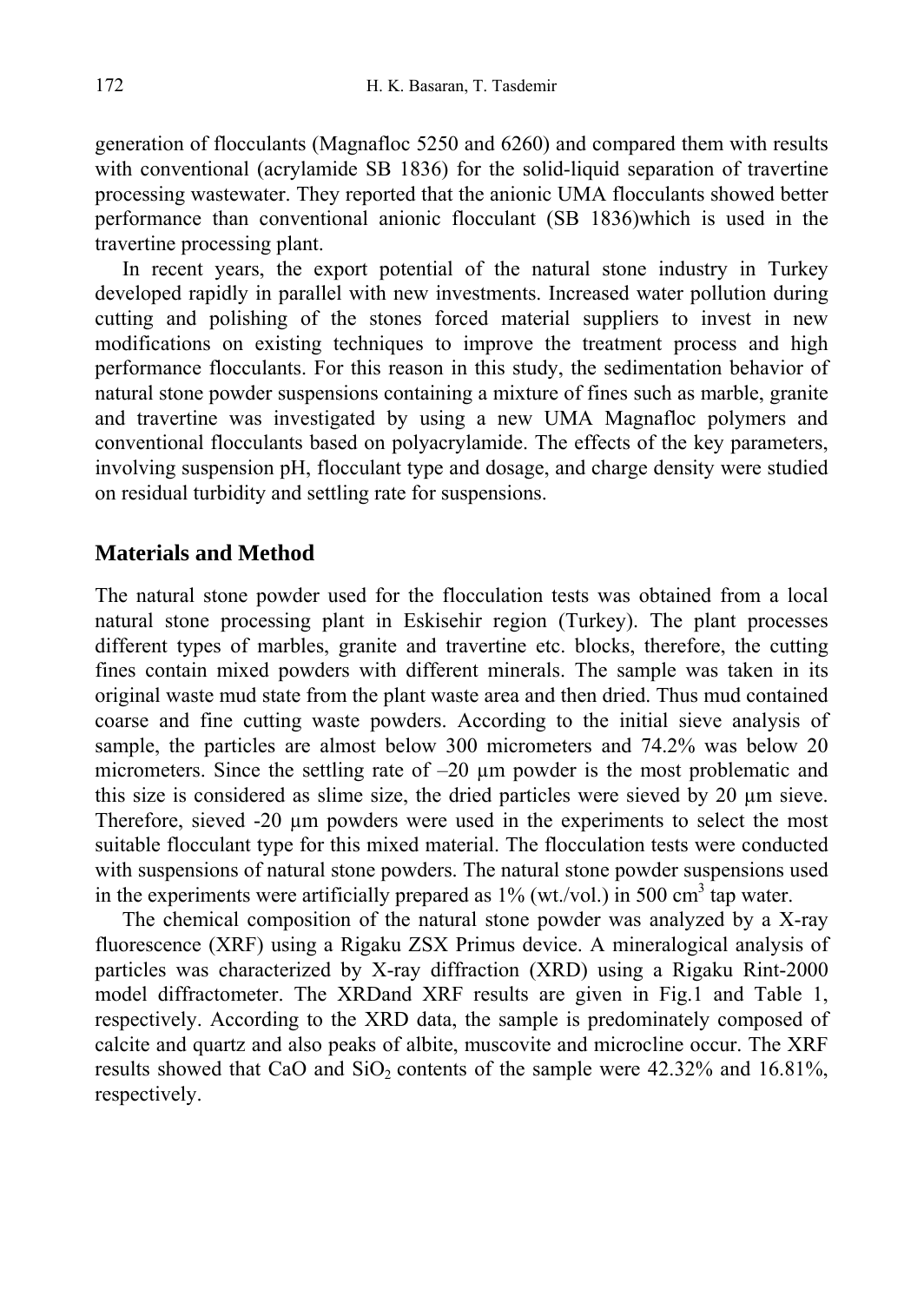

Fig. 1. X-ray diffraction pattern of natural stone powders

Table 1 Chemical analysis of the natural stone powders by XRF

|  | CaO% SiO <sub>2</sub> % Al <sub>2</sub> O <sub>3</sub> % K <sub>2</sub> O% Na <sub>2</sub> O% MgO% Fe <sub>2</sub> O <sub>3</sub> % TiO <sub>2</sub> % LOI% |      |      |      |      |       |
|--|-------------------------------------------------------------------------------------------------------------------------------------------------------------|------|------|------|------|-------|
|  | 42.32 16.81 3.5 1.14                                                                                                                                        | 1.06 | 0.87 | 0.73 | 0.09 | 33.48 |

The size distribution of the sample was determined using a Malvern Mastersizer Hydro 2000G Particle Size Analyzer and result is given in Fig. 2. It was measured that  $d_{90}$ ,  $d_{50}$ and  $d_{10}$ of the solid particles in the suspension by volume were 27.71, 6.84 and 1.29 µm, respectively.



Fig. 2. Particle size distribution of sample used by laser diffraction

The zeta potential measurements for the fine particles were made by a Malvern Nano-Z model zetameter device using laser Doppler velocimeter principle. The using double distilled water was used for preparation of solid suspension in 0.1 % solid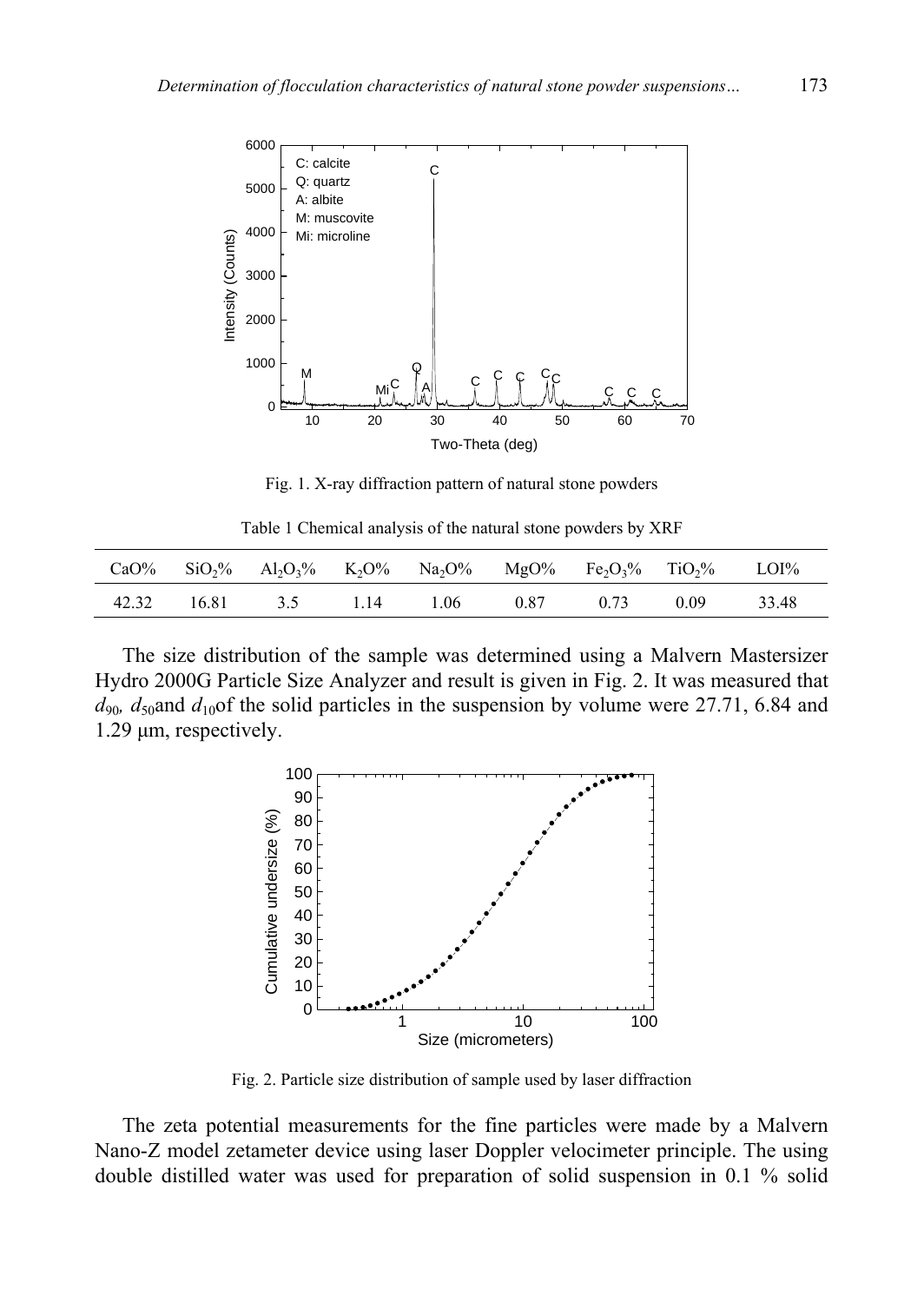ratio. The zeta potential of natural stone powder versus pH of suspension is presented in Fig. 3.Figure 3 shows that there is no zero zeta potential value (zpc) indicating the isoelectric point (iep) at different pH values adjusted. The highest zeta potential (–36.6 mV) was measured at pH 11. It indicates that the suspension was stable, whereas at natural pH of 8 the zeta potential of suspension was about –13.3 mV.



Fig. 3. Variation of zeta potential of natural stone powders

The pH, conductivity, temperature measurements ofnatural stone powder suspension were measured with Orion 5 star multimeter device. After settling time of 15 minutes the turbidity of suspensions was measured using a HF Scientific Turbidimeter, which gives the turbidity result as nepheleometric turbidity unit (NTU). The hardness of water was determined by a volumetric method. Properties of tap and distilled waters and natural stone powder suspension used in experiments aregiven Table 2. The pH and specific conductivity of the distilled water used for the preparation of stock solutions of the flocculant were 6.1 and 34 µS/cm, respectively. The properties of the tap water used in the sedimentation tests were pH 7.8, specific conductivity 709 µS/cm, turbidity 0.38 NTU. The natural pH value and conductivity of suspension were about 8 and 580 µS/cm respectively. The initial turbidity of natural stone powder suspension was measured as 12000 NTU and residual turbidity as 295 NTU after sedimentation time15 min. The solutions of polymer (0.01%) were prepared using distilled water. A 1 M HCl and NaOH (analytical grade) solutions were used to adjust the suspension pH.

Table 2. Properties of tap and distilled waters and natural stone powder suspension used in experiments

|                                        | Distilled water | Tap water | Natural stone powder suspension |
|----------------------------------------|-----------------|-----------|---------------------------------|
| pH                                     | 6.1             | 7.8       | 7.96                            |
| Turbidity (NTU)                        | 0.14            | 0.38      | 12000                           |
| Conductivity $(\mu S/cm)$              | 34              | 709       | 580                             |
| Temperature $(^{\circ}C)$              | 18.4            | 17.9      | 17.9                            |
| French hardness of water $(^{\circ}F)$ |                 | 30        | 35.6                            |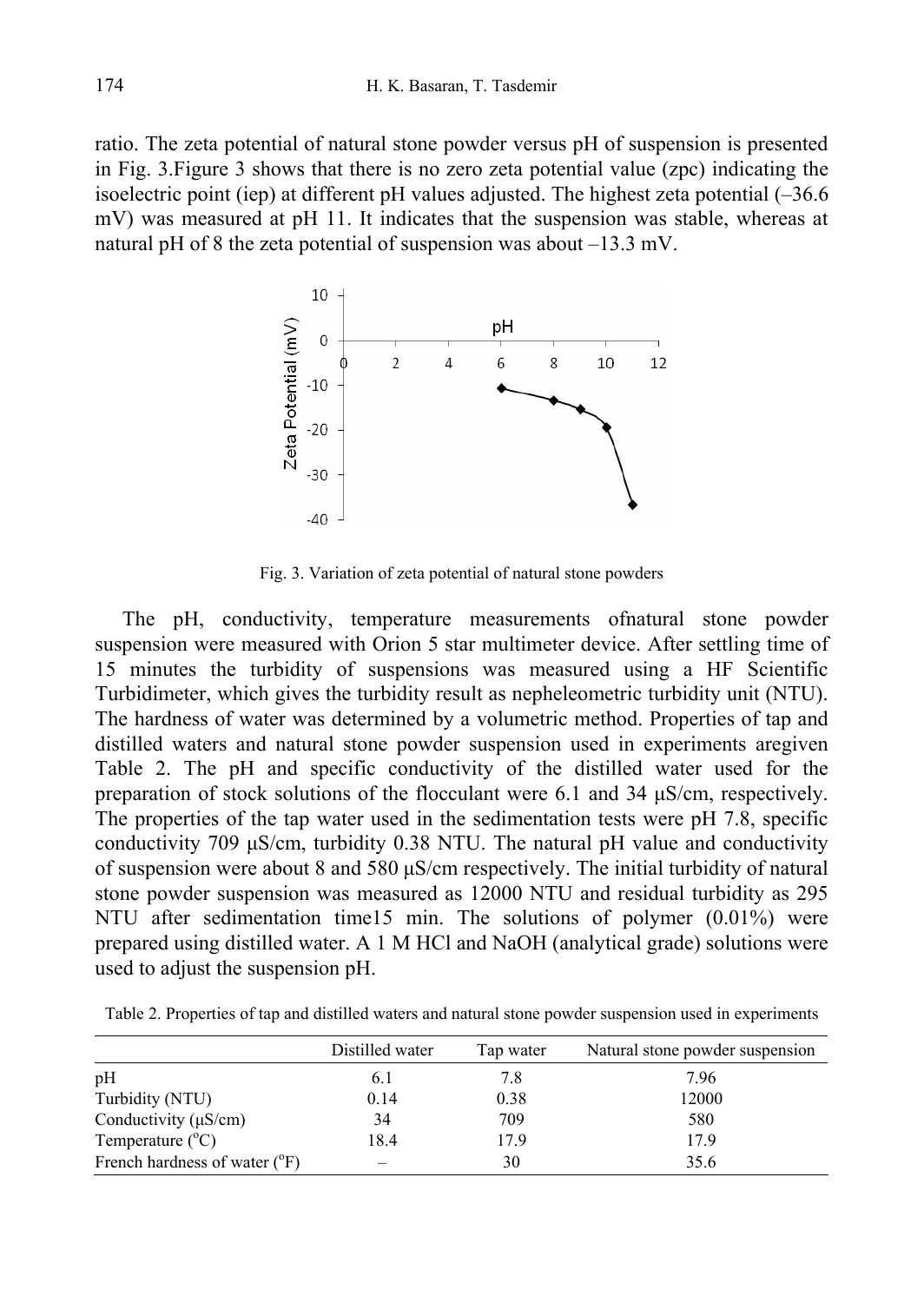The flocculation experiments of the natural stone suspensions were carried out with a new UMA Magnafloc type flocculants and some conventional flocculants, which consist of different types of high molecular weight polyacrylamide based polymers. The polymers used for the tests are collected in Table 3. The magnafloc flocculants were provided by BASF Specialty Chemical., SPP by the Superkim and Enfloc by ECS Chemistry.

| Commercial name      | Type     | Charge<br>Density $(\% )$ | Supplier    |
|----------------------|----------|---------------------------|-------------|
| <b>SPP 508</b>       | anionic  | 28 (medium)               | Superkim    |
| Enfloc 320A          | anionic  | $20$ (low)                | ECS Chem.   |
| Magnofloc 5250 (UMA) | anionic  | 30 (medium)               | <b>Basf</b> |
| Magnofloc 4240 (UMA) | anionic  | 40 (medium)               | <b>Basf</b> |
| Enfloc 440C          | cationic | 55 (high)                 | ECS Chem.   |
| Enfloc 420C          | cationic | $15$ (low)                | ECS Chem.   |
| <b>SPP N 134</b>     | nonionic |                           | Superkim    |
|                      |          |                           |             |

Table 3. Polymers with high molecular weight used in the experiments

The flocculation experiments were carried out using a conventional jar test apparatus (Velp Scientifica FC6S) with a speed control. The desired amount of flocculant was added to the suspensionand the beakers were agitated at fixed mixing time (2 min) at 200 rpm of speed. After agitation, the flocculated suspension was poured into 500 cm<sup>3</sup> graduated cylinder and was allowed to settle. The height of the slurry and water interface was measured as a function of time and then the settling rates were calculated from the slope of the straight line portion of the plot of pulp level versus settling time. After 15 minutes of settling time, the residual turbidity values of the supernatant solutions were measured by using a Turbidimeter apparatus. The principal purpose of the flocculation experiments was to establish the optimal conditions for floc formation.

#### **Results and discussion**

#### **Effect of flocculant type and dosage**

The flocculation tests were performed in the presence of different types of polymers using the new UMA Magnafloc polymers and conventional flocculants based on polyacrylamide at different polymer dosages, which varied from 0.1 to 5mg/dm<sup>3</sup> at natural pH of 8. Figure 4shows the residual turbidity values as a function of polymer dosage for each type of polymer with different charge densities. The residual turbidity of the suspension decreases with an increase of polymer dosage to a certain dosage, and further increases with increasing dosages for all flocculants. It was suggested that optimum flocculation occurs, when half surface of particle is covered with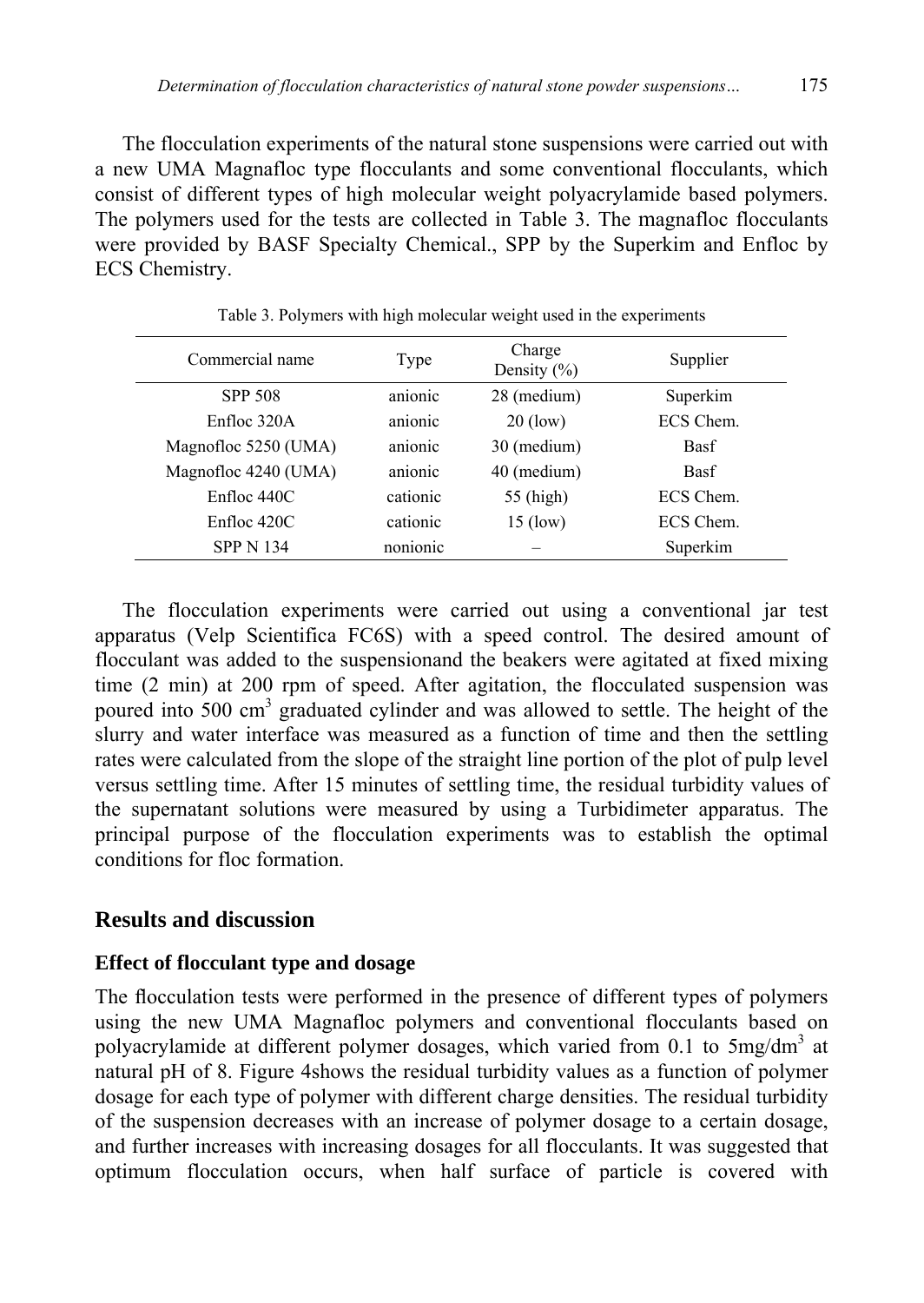polyelectrolytes as described in many studies (Pefferkorn, 1999; Sworska et al., 2000 a; Hogg, 2000; Besra et al., 2004; Ersoy, 2005; Tripaty and Ranjan de, 2006; Boltoa and Gregory, 2007). It can be explained by the excess adsorption of polymer molecules with each other or a complete coverage of the particle surface by polymer molecules at higher dosages and steric repulsion of the adsorbed layers. Hence, the polymer to particle surface bridging mechanism is prevented (Gregory, 2005; Bratby, 2006; Gregory and Barany, 2011).

According to Fig. 4, in the flocculation process performed at natural pH, the medium anionic flocculant SPP 508 among polymers showed the lowest turbidity value of 3 NTU at the lowest dosage of 0.3 mg/dm<sup>3</sup>, whereas other flocculants showed the lowest turbidity values at higher dosage  $(1 \text{ mg/dm}^3)$  (Kilic, 2012).



Fig. 4. Effect of flocculant type and dosage on residual turbidity (pH 8)

The settling rate curves for natural stone suspension as a function of flocculant dosage at natural pH of 8 for each flocculant type are given in Figure 5. The results of settling tests indicate that type of flocculant, charge density and dosage of the flocculant has an important effect on settling rates. From Fig. 5, it can be seen that the settling rate of particles increases rapidly with an increase in flocculant dosage for all flocculants up to a 1 mg/dm<sup>3</sup> dosage. After this dosage, the increase in the settling rate decreases. The settling rate increased with increasing flocculant dosage for all flocculants except the anionic SPP 508 and cationic Enfloc440 C. The settling rate for SPP 508 and 440 C reached the maximum at 1 and 3 mg/dm<sup>3</sup> flocculant dosage, respectively, and then further increase in the dosage leads to decrease in the settling rate. The best settling performance (870 mm/min) for the suspensions tested was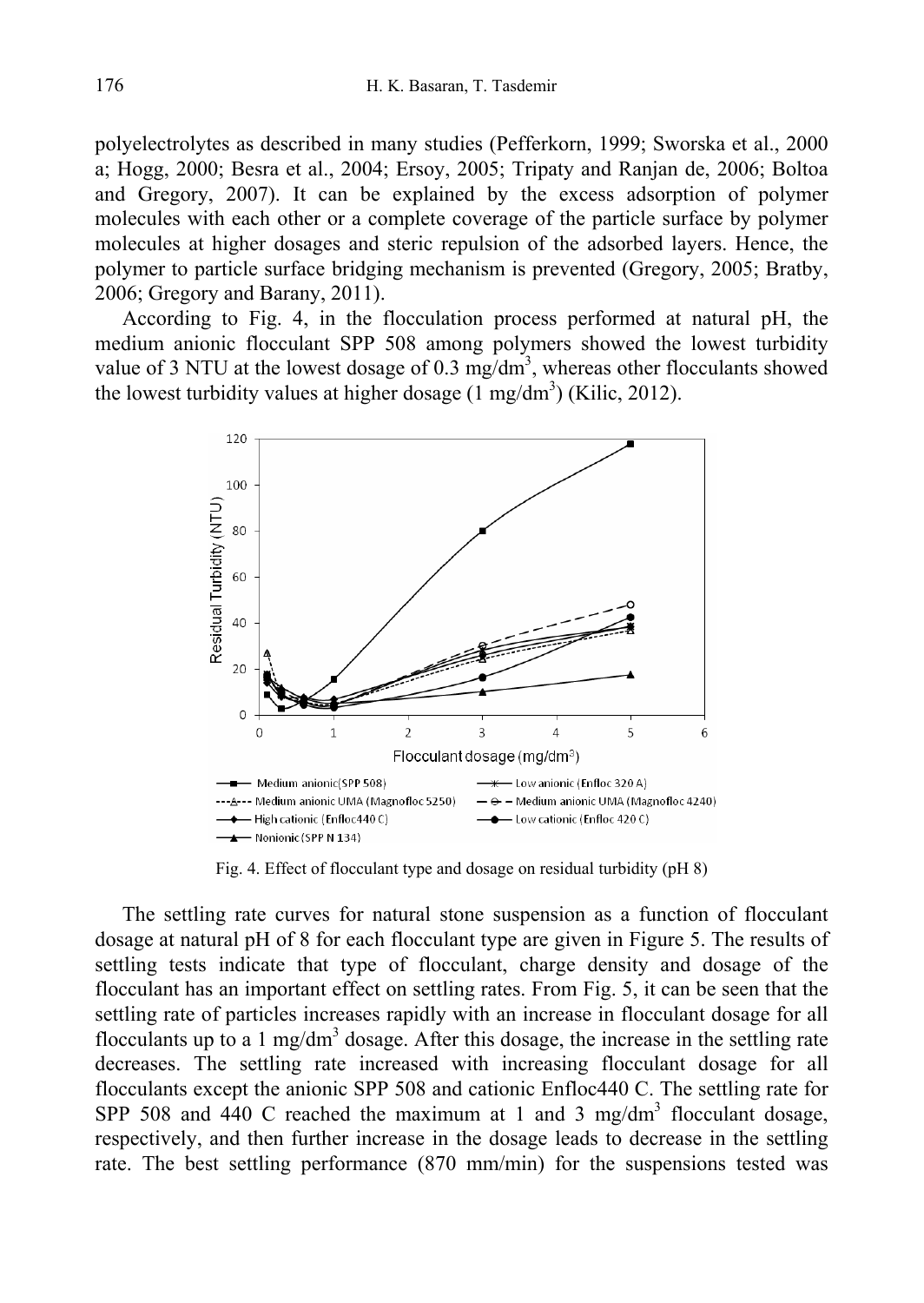achieved at  $1 \text{ mg/dm}^3$  dosage by the medium anionic SPP 508 flocculant. However, the lowest settling rates were obtained by the high cationic flocculant (Enfloc 440 C). Since the flocs formed by Enfloc 440 C polymer were fairly small, they had a slowsettling rate. At low polymer dosages, the settling rates were low due to insufficient polymer available for bridging particles together and the flocs were not large enough to provide adequate settling rates. As the polymer concentration increased, more particles were bridged and bigger flocs were obtained, hence a significant increase in the settling rates resulted. It was found that settling rates or hence floc sizes obtained at the same polymer dosage for each flocculant type were importantly different. It is supposed that these differences result from different mechanisms of polymer adsorption on particle surface and conformation of polymer chain in suspension (Yu and Somasundaran, 1996; Somasundaran and Krishnakumar, 1997; Hogg, 1999; Rattanakawin and Hogg, 2001; Taylor et al., 2002; Mpofu et al., 2003; Besra et al., 2004).



Fig.5. Effects of flocculant type and dosage on settling rate (pH 8)

The polymer bridging and charge neutralization are the commonly encountered mechanisms in flocculation (Gregory, 2005; Gregory and Barany, 2011). Bridging flocculation occurs as a result of adsorption of individual anionic polymer chains onto several particles. The most important property of the polymer bridging mechanism is to produce large sized flocs and high settling rates (Hogg, 1999; Biggs et al., 2000; Rattanakawin and Hogg, 2001).There are many possible mechanisms (hydrogen bonding, cation bridging, van der Waals forces etc.) for anionic polymers adsorption on the particle surface. Flocculation by the anionic flocculants occurs even though the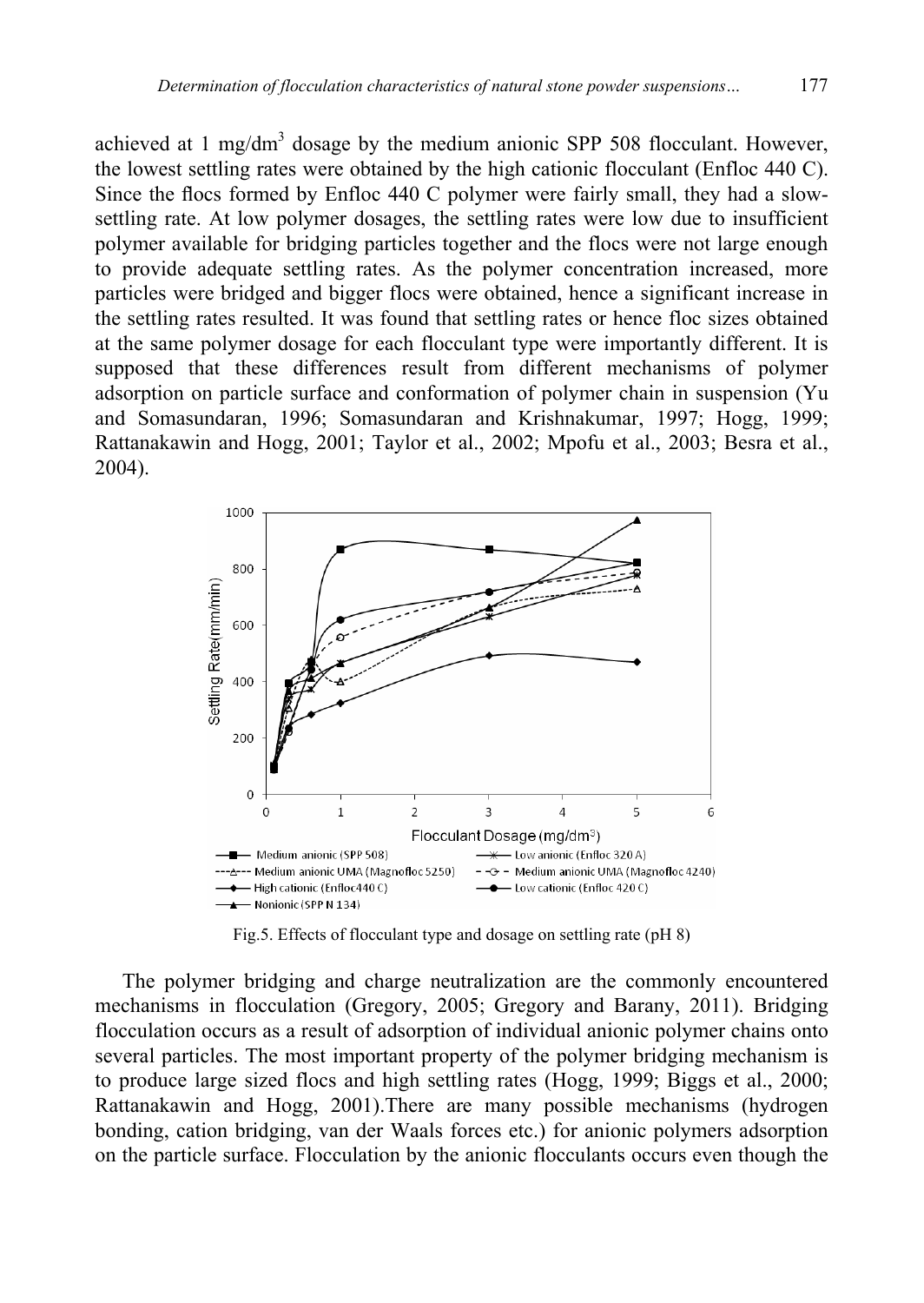flocculant and natural stone particles have the same charge. In the flocculation tests carried out by using the anionic flocculants, it is assumed that adsorption of anionic polymers on particles is the most often attributed to cation bridging. This phenomenon was stated by several authors (Sworska, et al., 2000a; Yarar, 2001; Bentli, 2010; Sabah and Aciksoz, 2012). The divalent cations act as bridges between the anionic carboxyl groups (-COO– ) of polymer and the negative particlesurfaces. Sabah and Aciksoz (2012) reported that when French hardness of water is less than 9 ºF, interaction between polymer molecules and particles weakens. The hardness of the natural stone suspensions tested was measured as 35.6 °F due to its high ion  $(Ca^{+2}$  and  $Mg^{+2}$ ) concentrations (Table 2). This value is above the proposed limit value of 9 oF (Sabah and Erkan, 2006; Sabah and Aciksoz, 2012). Therefore, the present of divalent cations in the suspension contributes to better flocculation performance obtained with the medium anionic flocculant. The cationic flocculants adsorb on the surfaces of negatively charged particles through the charge neutralization mechanism because of electrostatic attraction between oppositely charged ionic groups. In many studies, the charge neutralization mechanism is reported to produce relatively small flocs and slow settling rates (Gregory, 2005; Tripaty and Ranjan DE, 2006; Sabah and Erkan, 2006; Bolto and Gregory, 2007; Gregory and Barany, 2011). In the case of nonionic polymers, the most likely mechanism of adsorption is through hydrogen bonding between the oxygen atoms associated with hydrated metal ions at the particle surface and amide groups  $(-\text{CONH}_2)$  on the polymer (Sabah and Cengiz, 2004; Bolto and Gregory, 2007).

The effectiveness of polymers as the bridging flocculants depends greatly on their properties. The most important characteristics of polymeric flocculants are molecular weight and charge density (ionization degree). The molecular weight directly influences the effective size of molecules in solution and in the adsorbed state. Polymers with higher molecular weight are found to be more effective flocculants. For a similar reason, it is generally found that linear polymers are more effective than branched or cross-linked structures for a given molecular weight (Gregory, 2005; Gregory and Barany, 2011). Therefore, it can explain that high molecular weight and linear anionic flocculants(SPP 508) are more effective than highly branched anionic UMA flocculants consisting of the same charge density. Sabah and Acksoz (2012) tried to flocculate travertine fines by using three types of anionic flocculants. They concluded that high charge density of the UMA type flocculant (Magnafloc 6260) gave the best results in terms of turbidity and settling rate while medium anionic UMA (Magnofloc 5250), which is the same flocculant used in this study and conventional medium anionic flocculants (SB 1836) showed poor performance. Many studies reported that high molecular weight polymers form large size but less compact flocs, whereas low molecular weight polymers form small and more compact flocs (Rattanakawin and Hogg, 2001; Taylor et al., 2002; Sabah and Erkan, 2006; Gregory and Barany, 2011).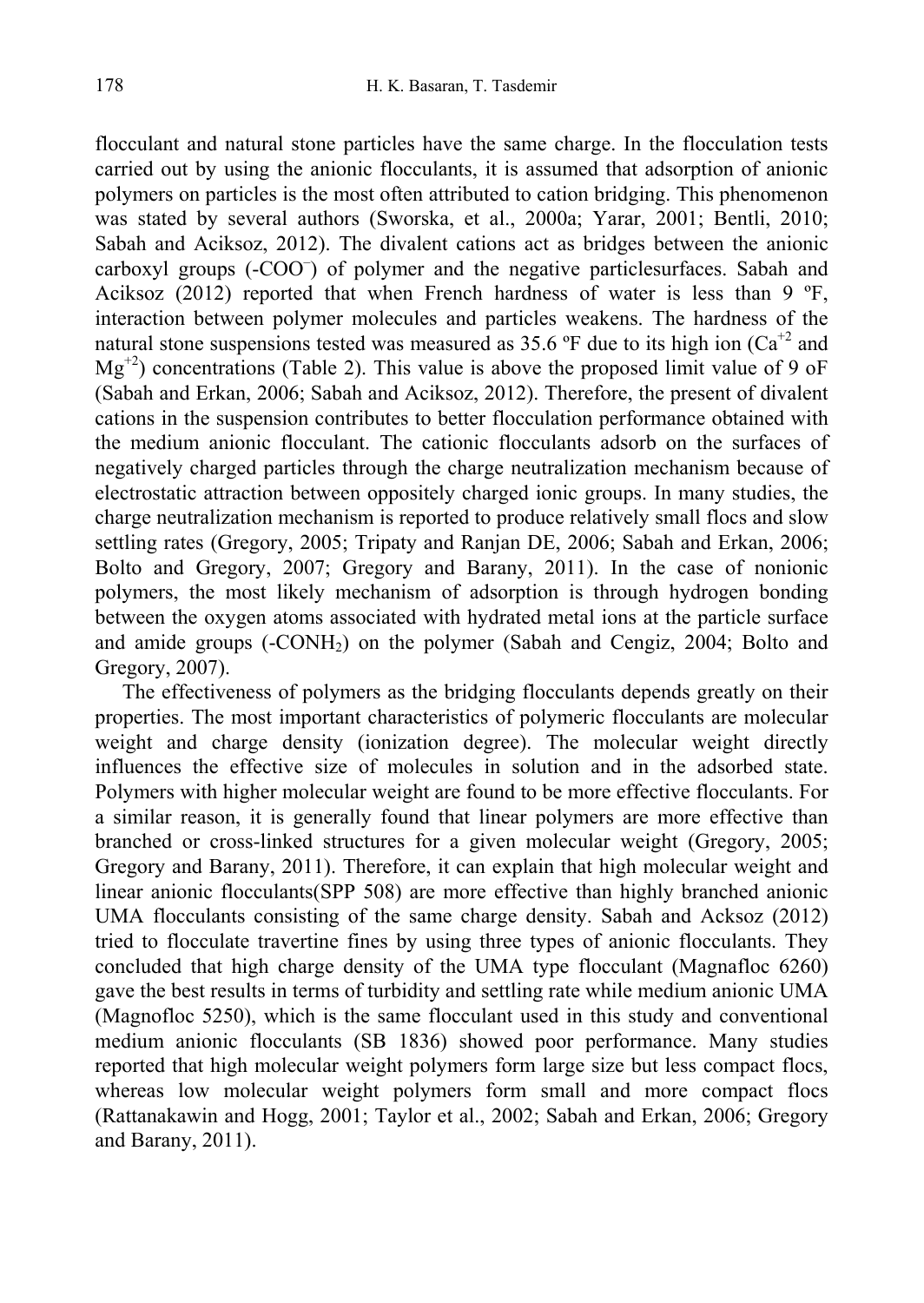The charge density can also have a large influence on the bridging effectiveness. If the charge density is high, there would be difficulty in adsorbing onto particles of the same sign of charge (as in the case of anionic polymer and negative particles). Also, the adsorbed polymer configuration may not favour bridging, when the charge density is high. However, some degree of charge is beneficial since the repulsion between charged segments gives expansion of the chain, as explained earlier, and this should enhance the bridging effect. For these reasons, there is often an optimum charge density for bridging flocculation (Ersoy, 2005; Sabah and Erkan, 2006; Bolto and Gregory, 2007; Gregory and Barany, 2011). In this study, the best flocculation performance is obtained with polymer of 28% charge density (medium anionic SPP 508) for flocculation of natural stone suspension. Similar result was found by Ersoy (2005) where 28% and 34% anionic polymers were found suitable in terms of the settling rate and turbidity for travertine and marble suspension, respectively.

#### **Effect of pH**

pH of suspension will not only affect the surface charge and stabilization of particles, but also affect the conformation of flocculants and adsorption of them onto particles in the suspension. Thus pH may directly affect the flocculating power of polymer. Figure 6 indicates the influence of suspension pH on the residual turbidity of natural stone suspension at constant flocculant dosage of  $0.3 \text{ mg/dm}^3$  for all flocculants. It is clearly seen that natural pH 8 and 10 give good flocculation performance for all flocculants, whereas at both low (6) and high (12) pH values higher supernatant turbidity values are obtained (Kılıç, 2012).

It was found that the residual turbidity of the supernatant solution decreased to the target level 20 NTU's (generally accepted turbidity level for recycled water in natural stone processing) at all pH values except 12. In the flocculation process, the potential of particle surface profoundly affects the stabilization or destabilization of the suspended particles, and therefore the efficiency of the flocculation process. In general., the stability of the particles is determined by analyzing the typical zeta potential versus pH plot. When the magnitude of zeta potential is high, the electrostatic repulsion between particles causes the particles to disperse readily and form stable suspensions. For lower magnitude of zeta potential., the repulsive force between the particles is reduced so that the particles come closer and form agglomerates resulting in faster settling characteristics. If zeta potential values of the particles are higher than the range of  $\pm 30$  mV, they are assumed to fall in a stable region (Yarar, 2001). The plot of zeta potential versus pH given in Fig. 3 shows that the zeta potential values of the natural stone particles varied between -10.5 mV and - 9.36 mV at pH between 6 and 10.The particles in the suspension are assumed to fall in the unstable region due to insufficient negative surface potentials and adsorption of  $H^+$ ions onto negative charge centers of particles lead to the enhances flocculation of particles. It explains a good response of natural stone particles to the flocculation process given in Fig. 6.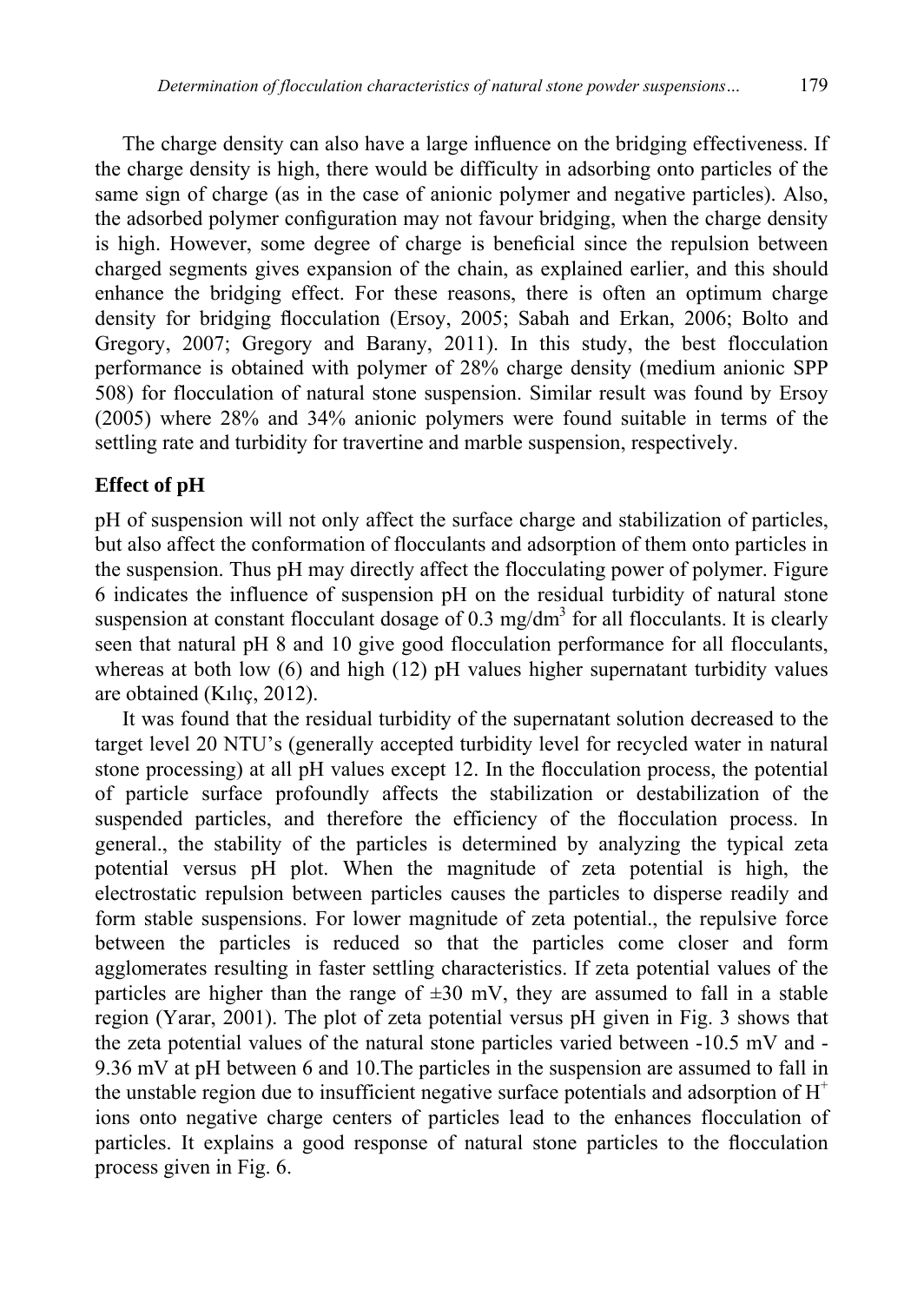For pH above 10, the zeta potential of particles increases to -36.6 mV. It indicates that the suspension is stable (Fig. 3). It is know that high molecular weight polymers are not effective in destabilizing such dispersed particles (Hogg, 1999). According to Hogg (1999), the addition of high molecular weight polymers to stable dispersions leads to the development of bimodal floc size distributions consisting of dispersed particles.



Fig. 6. Effects of polymer type and suspension pH on residual turbidity (polymer dosage  $0.3 \text{ mg/dm}^3$ )



Fig. 7. Effects of polymer type and suspension pH on the settling rate (polymer dosage 0.3 mg/dm<sup>3</sup>)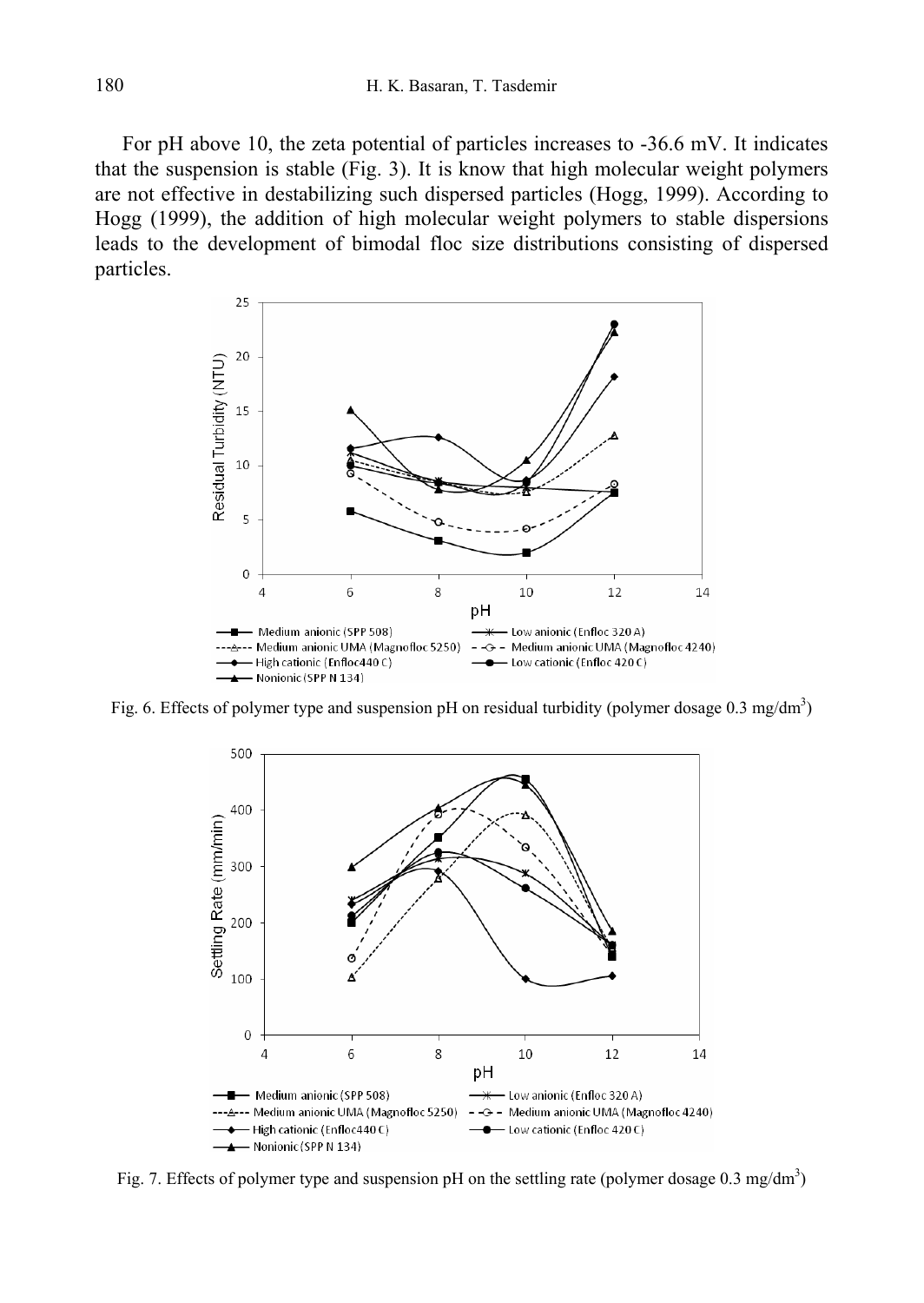Figure 7 depicts the effect of pH on settling rates of natural stone suspensions at a constant flocculant dosage of  $0.3 \text{ mg/dm}^3$ . It can be seen that the settling rate of natural stone fine particles decreased at high and low pH values, while the settling rate significantly increased at pH 8 and 10 for all flocculants. The highest settling rates of 455, 392 and 445 mm/min were obtained with anionic SPP 508, Magnafloc 5250 and nonionic SPP N 134 flocculants respectively at pH 10 compared to other flocculants. The settling rates for other flocculants reached maximum at natural pH 8 of suspension.

Figures 6 and 7 demonstrate that both settling rate and residual turbidity of suspension are strongly dependent upon pH. This dependence arises from several factors. First, the high suspension pH increases the electrical double layer (EDL) repulsive forces between natural stone particles and anionic or nonionic polymers due to increase in the zeta potential of particles. Therefore, an attachment of polymer chain to surface can become difficult and this may adversely affect flocculation. Secondly, the conformation of the adsorbed polymer on natural stone particle surfaces, whether stretched or coiled, has a marked influence on flocculation and the polymer conformations can be changed by adjusting pH. Many studies reported that the activity of polymers is related to uncoiling or extension of the polymers (Yu and Somasundaran, 1996; Somasundaran and Krishnakumar, 1997; Sworska et al., 2000a; Taylor et al., 2002; Besra et al., 2004; Sabah and Erkan, 2006; Boltoang Gregory, 2007). At low pH values, the anionic polymers coil up and they do not adsorb on the particles or cause high polymer consumption. Increasing pH causes elongation of macromolecules through solution due to the electrostatic repulsion among negatively charged carboxyl groups and they have stretch conformation at high pH (Besra et al., 2004). That stretched conformation is very important since bridging mechanism is fully activated and flocculation performance increases due to available active polymer segments. This in turn will contribute to the enlargement and strength of the flocs.

## **Conclusion**

Flocculation tests were carried out in the presence of different types of polymers at different polymer dosages and pHs. Flocculation and clarification behavior of natural stone suspensions were studied by determining the residual turbidity values and the settling rates of suspensions. The condition for the maximum settling rate and the minimum turbidity after settling was observed at optimum flocculant dosage for each flocculant. The critical amount of flocculant under these conditions was dependent on the type, molecular weight and charge density of flocculant and the solution pH. It was found that type and dosage of the flocculant has an important effect on the settling rate and turbidity. All flocculants used in the flocculation tests, substantially reduced the turbidity of natural stone suspensions and the settling rate of the particles increased with an increase in flocculant dosage. However, it was determined that in terms of the settling rate and turbidity, the medium anionic SPP 508 flocculant of 28% charge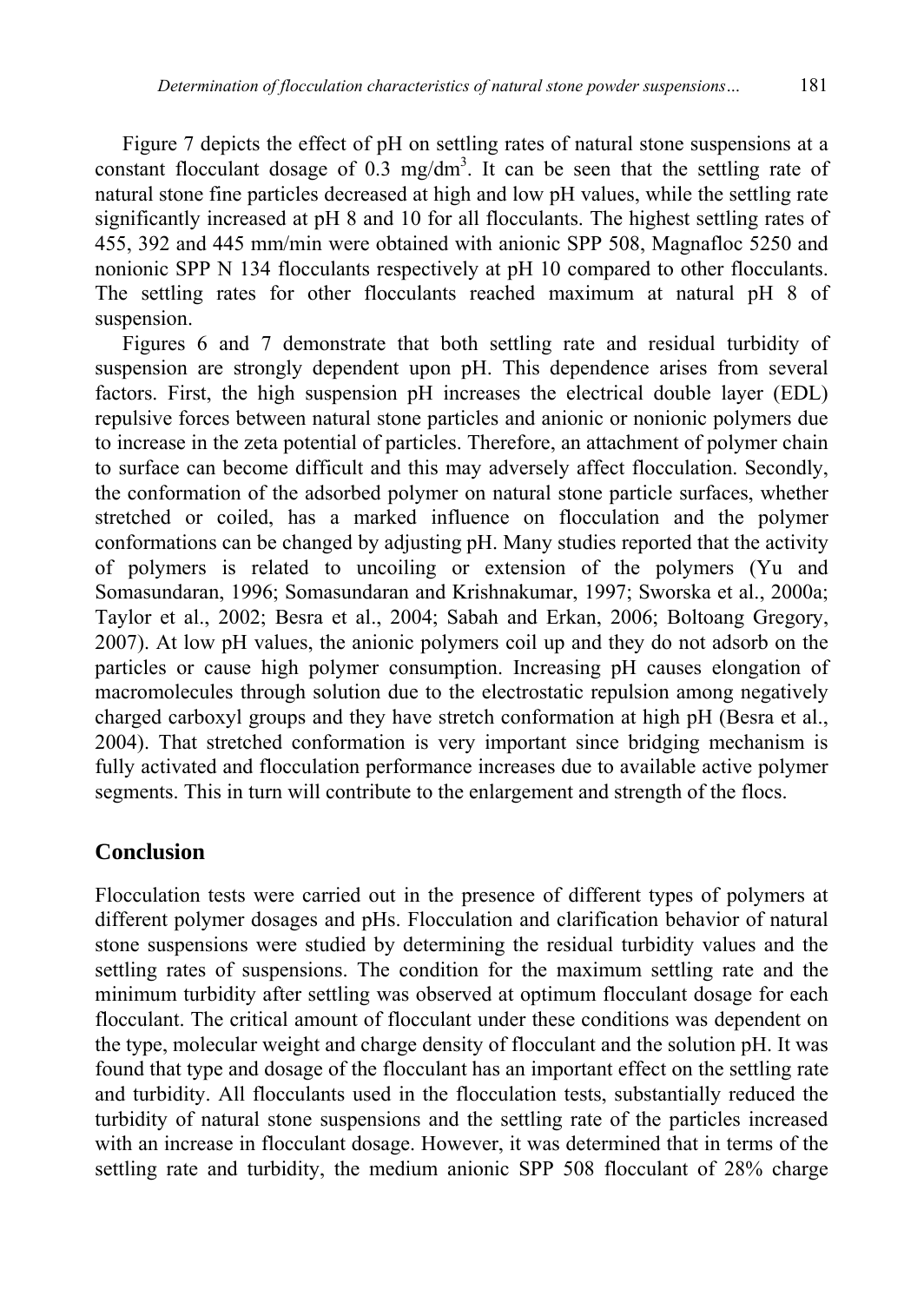density showed a better flocculation performance compared to the other conventional and UMA flocculants at natural pH of natural stone suspension SPP 508 showed the lowest turbidity value of 3 NTU at the lowest dosage of  $\overline{0.3}$  mg/dm<sup>3</sup>. Considering only the settling rate, the large size flocs and the maximum settling rate of 870 mm/min for the suspensions tested was achieved at  $1 \text{ mg/dm}^3$  dosage by medium anionic SPP 508 flocculant. However, relatively small flocs and the lowest settling rate was obtained by the high cationic flocculant Enfloc 440 C.

The flocculation test results showed that the conformation and the charge density of polymerat high and low pH regimes played a crucial role in flocculation of the natural stone particles. All flocculants showed the good flocculation performance for the settling rate and turbidity at pH 8 and 10.

#### **References**

- ACAR H., 2001, *Attention must be paid to matters during the establishment and the running of a wastewater clarity unit for a marble processing plant*, The Third Marble Symposium, 289–296, Ankara.
- ARSLAN E.I., ASLAN S., IPEK U., ALTUN S., YAZIOGLU S. 2005, *Physico-chemical treatment of marble processing wastewater and recycling of its sludge.* Waste Management Research, 23, 550– 559.
- BAYRAKTAR I., ONER M., KARAPINAR N., SAKLAR S. 1996, *Wastewater treatment in the marble industry.* In M. Kemal., V. Arslan, A. Akar, & M. Canbazoğlu (Eds.), Changing scopes in mineral processing, 673–677, Rotterdam,NL: Balkema.
- BENTLI I., 2010, *The effect of electrolytes in flocculation of coal washing plant talings,*Ekoloji, 71–77.
- BESRA L., SENGUPTA D.K., ROY S.K., 2000, *Particle characteristics and their influence on dewatering of kaolin, calcite and quartz suspensions,* Int. J. Miner. Process. 59, 89–112.
- BESRA L., SENGUPTA D.K., ROY S.K., AY P., 2004, Influence of polymer adsorption and conformation on flocculation and dewatering of kaolin suspension, Separation and Purification technology, 37, 231–246.
- BIGGS S., HABGOOD M., JAMESON G.J., YAN Y., 2000, *Aggregate structures formed via a bridging flocculation mechanism,* Chemical Engineering Journal., 80, 13–22.
- BOLTOA.B., GREGORY J., 2007, O*rganic Polyelectrolytes in Water Treatment*, Water Research, 41, 2301–2324.
- BRATBY J., 2006,*Coagulation and Flocculation in Water and Wastewater Treatment*, Published by IWA Publishing, London.
- CENGIZ I., SABAH E., ERKAN Z.E., 2004, *A study on the flocculation performances of traditional and UMA technology polymers*, Madencilik,43, 15–23.
- CENGIZ I., SABAH E., OZGEN S., AKYILDIZ H., 2009, *Flocculation of Fine Particles in Ceramic Wastewater Using New Types of Polymeric Flocculants,* Journal of Applied Polymer Science, 112, 1258–1264.
- CELIK, M.Y., SABAH E., 2008,*Geological and technical characterization of Iscehisar (Afyon-Turkey) marble deposits and the impact of marble waste on environmental pollution.* Journal of Environmental Management, 87, 106–116.
- ERSOY, B., 2005*, Effect of pH and Polymer Charge Density on Settling Rate and Turbidity of Natural Stone Suspensions*, International Journal of Mineral Processing, 75, 207– 216.
- GERGORY, J., 2005, *Particles in water: Properties and Process*, University College London, UK.
- GREGORY J., GUIBAI L., 1991, *Effects of dosing and mixing conditions on polymer flocculation of concentrated suspensions*, Chemical Engineering Communications*,* V: 108, 3–21.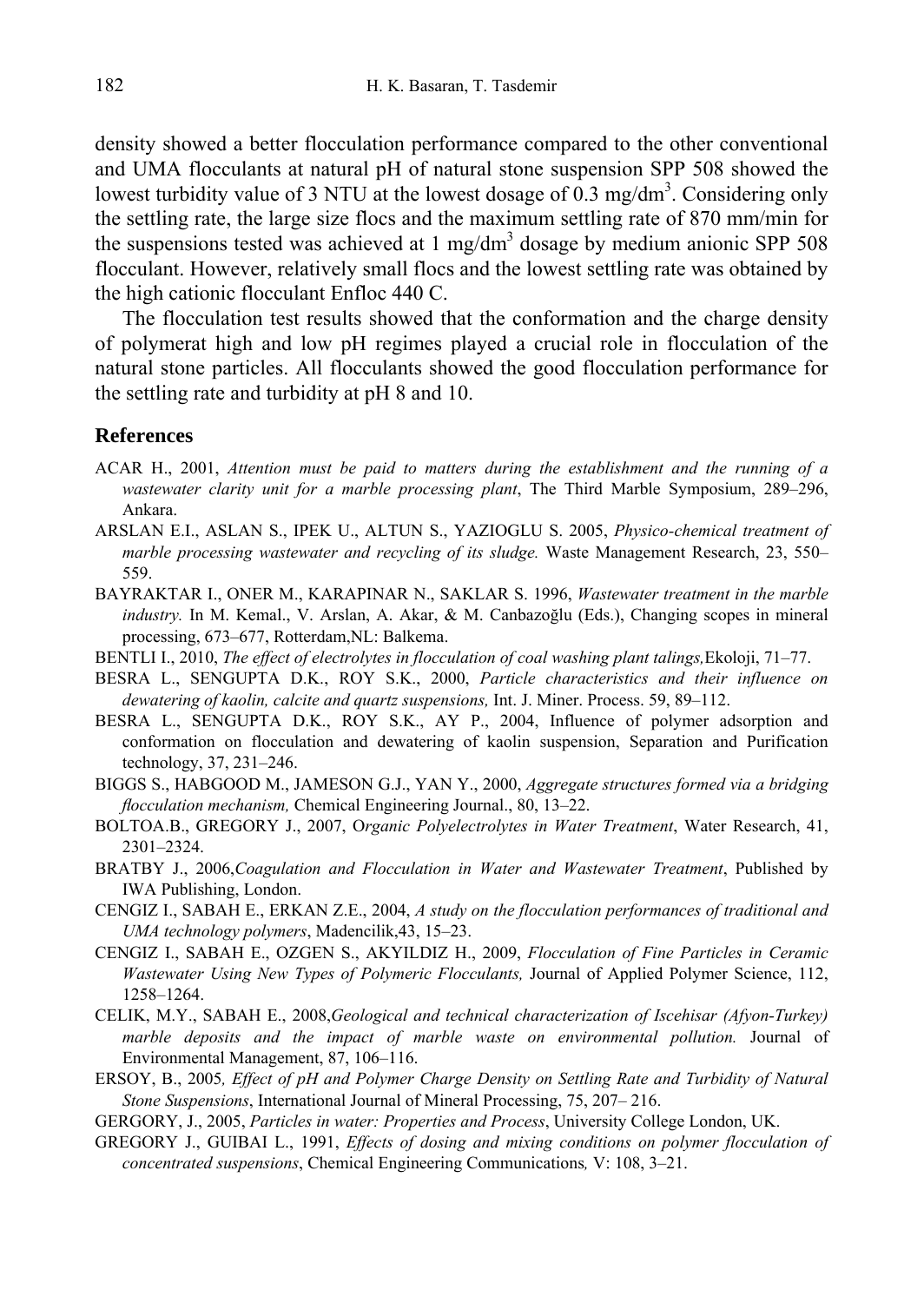- GREGORY J., BARANY S., 2011, *Adsorption and flocculation by polymers and polymer mixtures,*  Advances in Colloid and Interface Science, 169, 1–12.
- HENDERSON J.M., WHEATLEY A.D. 2007, *Factors Affecting the efficient flocculation of tailings by polacrylamides,* Coal Preparation, 1987, V 4, 1-49.
- HOCKING M.B., KLIMCHUK K.A., LOWEN S., 1999, *Polymeric flocculants and flocculation,*  Polymer Reviews, 39:2, 177-203.
- HOGG R., 2000, *Flocculation and dewatering*. International Journal of Mineral Processing*,* V:58, pp223- 236.
- HOGG R., 1999, *The role of polymer adsorption kinetics in flocculation,* Colloids and Surfaces A: Physicochemical and Engineering Aspects, 146, 253–263.
- IPEKOGLU U., 1997, *Dewatering and Methods.* Dokuz Eylül University, Mining Faculty Impress, No: 179, İzmir.
- KILIC H., 2012, *Treatment of Natural Stone Wastewaters by Flocculation and Floc-Flotation Methods,*  MSc Thesis*,* Eskişehir Osmangazi University, Turkey.
- MPOFU P., ADDAI-MENSAH J., RALSTON J., 2003, *Investigation of the effect of polymer structure type on flocculation, rheology and dewatering behavior of kaolinite dispersions,* Int. J. Miner. Process. 71, 247–268.
- NISHKOV, I., MARINOV, M. 2003,*Calcium carbonate microproducts from marble treatment waste.* In L.Kuzey, I.Niskov, A. Boteva, D. Mochev (Eds.), Mineral processing in the  $21<sup>st</sup>$  century (pp. 700– 705), Djev Trade, Sofia.

ONENC, D.I., 2001, *The block becoming powder and hopes*. Marble, 30, 66–68.

- PEARSE, M.J.,WEIR S., ADKINS S.J AND MOODY G.M., 2001, *Advances in mineral flocculation,* Mineral Engineering, 14, 1505-1511.
- PEARSE, M.J., 2003, *Historical use and future development of chemicals for solid–liquid separation in the mineral processing industry*, Minerals Engineering, V: 16, 103–108.
- PEFFERKORN, E.,1999, *Polyacrylamide at solid/liquid interfaces*, Journal of Colloid and Interface Science, 216, 197-220.
- RATTANAKAWIN, C., HOGG R., 2001, *Aggregate size distributions in flocculation,* Colloids and Surfaces A: Physicochemical and Engineering Aspects, 177, 87–98.
- ROSSINI, M., GARRIDO J., GARCIA, GALLUZZO, M., 1999, *Optimization of the coagulationflocculation treatment influence of rapid mix parameters*, Wat. Res., 33,8: 1817–1826.
- SABAH, E., ACIKSOZ, C., 2012*, Flocculation Performance of Fine Particles in Travertine Slime Suspension,* Physicochemical Problems of Mineral Processing 48(2), 555–566.
- SABAH, E. and ERKAN Z.E.,2006, *Interaction mechanism of flocculants with coal waste slurry*, Fuel, 85, 350–359.
- SABAH E., CENGIZ I., 2004, *An evaluation procedure for flocculation of coal preparation plant tailings,* Water Research, 38, 1542–1549.
- SEYRANKAYA A., MALAYOGLU U., AKAR A. 2000, *Flocculation conditions of marble from industrial wastewater and environmental consideration*, In G. Ozbayoglu (Ed.), Mineral processing in the verge of the 12st century, 645–652, Rotterdam, NL: Balkema.
- SOMASUNDARAN P., DAS K.K., 1998. *Flocculation and selective flocculation An overview.* In: Atak, S., Onal., G., Celik, M.S., (Editors), Proceedings of 7th International Mineral Processing Symposium (Innovation in mineral and coal processing), Istanbul, Turkey, Balkema, 81–91.
- SOMASUNDARAN P., KRISHNAKUMAR S., 1997, *Adsorption of surfactants and polymers at the solid-liquid interface,* Colloids Surfaces A: Physicochemical and Engineering Aspects, 491–513.
- SWORSKA A., LASKOWSKI J.S., CYMERMAN G., 2000 a, *Flocculation of the Syncrude fine tailings Part I. Effect of pH, polymer dosage and*  $Mg^{2+}$  *and*  $Ca^{2+}$  *cations, International Journal of Mineral* Processing, 60 143–152.
- SWORSKA A., LASKOWSKI J.S., CYMERMAN G., 2000 b, *Flocculation of the Syncrudefine tailings Part II. Effect of hydrodynamic conditions,* International Journal of Mineral Processing, 60, 153–161.